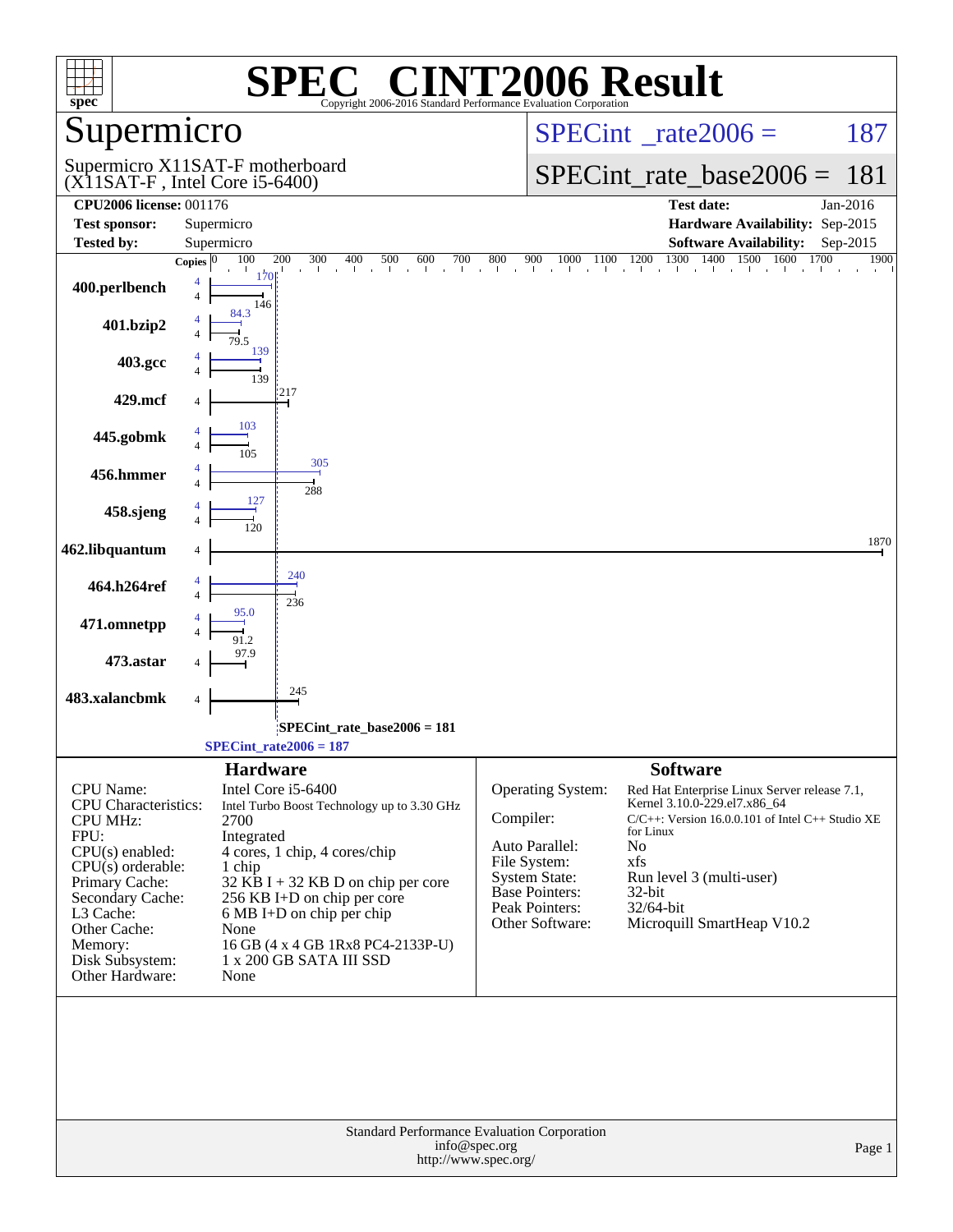

## Supermicro

(X11SAT-F , Intel Core i5-6400) Supermicro X11SAT-F motherboard SPECint rate $2006 = 187$ 

# [SPECint\\_rate\\_base2006 =](http://www.spec.org/auto/cpu2006/Docs/result-fields.html#SPECintratebase2006) 181

**[CPU2006 license:](http://www.spec.org/auto/cpu2006/Docs/result-fields.html#CPU2006license)** 001176 **[Test date:](http://www.spec.org/auto/cpu2006/Docs/result-fields.html#Testdate)** Jan-2016 **[Test sponsor:](http://www.spec.org/auto/cpu2006/Docs/result-fields.html#Testsponsor)** Supermicro **[Hardware Availability:](http://www.spec.org/auto/cpu2006/Docs/result-fields.html#HardwareAvailability)** Sep-2015 **[Tested by:](http://www.spec.org/auto/cpu2006/Docs/result-fields.html#Testedby)** Supermicro **Supermicro [Software Availability:](http://www.spec.org/auto/cpu2006/Docs/result-fields.html#SoftwareAvailability)** Sep-2015

#### **[Results Table](http://www.spec.org/auto/cpu2006/Docs/result-fields.html#ResultsTable)**

|                                                                                                          | <b>Base</b>   |                |       |                |       |                |       |               | <b>Peak</b>    |              |                |              |                |              |  |
|----------------------------------------------------------------------------------------------------------|---------------|----------------|-------|----------------|-------|----------------|-------|---------------|----------------|--------------|----------------|--------------|----------------|--------------|--|
| <b>Benchmark</b>                                                                                         | <b>Copies</b> | <b>Seconds</b> | Ratio | <b>Seconds</b> | Ratio | <b>Seconds</b> | Ratio | <b>Copies</b> | <b>Seconds</b> | <b>Ratio</b> | <b>Seconds</b> | <b>Ratio</b> | <b>Seconds</b> | <b>Ratio</b> |  |
| 400.perlbench                                                                                            |               | 268            | 146   | 268            | 146   | 268            | 146   |               | 230            | 170          | 229            | 170          | 230            | 170          |  |
| 401.bzip2                                                                                                |               | 485            | 79.5  | 485            | 79.6  | 486            | 79.4  |               | 458            | 84.3         | 458            | 84.3         | 459            | 84.2         |  |
| $403.\mathrm{gcc}$                                                                                       |               | 232            | 139   | 231            | 139   | 232            | 139   |               | 232            | 139          | 231            | <u>139</u>   | 231            | 140          |  |
| $429$ .mcf                                                                                               |               | 168            | 217   | 168            | 217   | 168            | 217   |               | 168            | 217          | 168            | 217          | 168            | 217          |  |
| $445$ .gobm $k$                                                                                          |               | 401            | 105   | 400            | 105   | 400            | 105   |               | 407            | 103          | 406            | 103          | 405            | 104          |  |
| 456.hmmer                                                                                                |               | 130            | 288   | 129            | 289   | 130            | 287   |               | 122            | 305          | 123            | 304          | 122            | 305          |  |
| $458$ .sjeng                                                                                             |               | 403            | 120   | 404            | 120   | 404            | 120   |               | 380            | <u>127</u>   | 380            | 127          | 381            | 127          |  |
| 462.libquantum                                                                                           |               | 44.4           | 1870  | 44.3           | 1870  | 44.3           | 1870  |               | 44.4           | 1870         | 44.3           | 1870         | 44.3           | 1870         |  |
| 464.h264ref                                                                                              |               | 376            | 235   | 374            | 236   | 374            | 237   |               | 369            | 240          | 369            | 240          | 369            | 240          |  |
| 471.omnetpp                                                                                              |               | 274            | 91.2  | 274            | 91.3  | 275            | 90.9  |               | 263            | 95.1         | 264            | 94.9         | 263            | 95.0         |  |
| 473.astar                                                                                                |               | 287            | 97.9  | 287            | 97.8  | 286            | 98.1  |               | 287            | 97.9         | 287            | 97.8         | 286            | 98.1         |  |
| 483.xalancbmk                                                                                            | 4             | 113            | 245   | 113            | 245   | 113            | 245   | 4             | 113            | 245          | 113            | 245          | 113            | 245          |  |
| Results appear in the order in which they were run. Bold underlined text indicates a median measurement. |               |                |       |                |       |                |       |               |                |              |                |              |                |              |  |

#### **[Submit Notes](http://www.spec.org/auto/cpu2006/Docs/result-fields.html#SubmitNotes)**

 The taskset mechanism was used to bind copies to processors. The config file option 'submit' was used to generate taskset commands to bind each copy to a specific processor. For details, please see the config file.

### **[Operating System Notes](http://www.spec.org/auto/cpu2006/Docs/result-fields.html#OperatingSystemNotes)**

Stack size set to unlimited using "ulimit -s unlimited"

#### **[Platform Notes](http://www.spec.org/auto/cpu2006/Docs/result-fields.html#PlatformNotes)**

Standard Performance Evaluation Corporation As tested, the system used a Supermicro CSE-732D4-903B chassis. The chassis is configured with a PWS-903-PQ power supply, 1 SNK-P0046A4 heatsink, as well as 1 FAN-0124L4 chassis fan. Sysinfo program /usr/cpu2006/config/sysinfo.rev6914 \$Rev: 6914 \$ \$Date:: 2014-06-25 #\$ e3fbb8667b5a285932ceab81e28219e1 running on X11SAT-01 Wed Jan 6 10:05:04 2016 This section contains SUT (System Under Test) info as seen by some common utilities. To remove or add to this section, see: <http://www.spec.org/cpu2006/Docs/config.html#sysinfo> From /proc/cpuinfo model name : Intel(R) Core(TM) i5-6400 CPU @ 2.70GHz 1 "physical id"s (chips) 4 "processors" cores, siblings (Caution: counting these is hw and system dependent. The following excerpts from /proc/cpuinfo might not be reliable. Use with Continued on next page

[info@spec.org](mailto:info@spec.org) <http://www.spec.org/>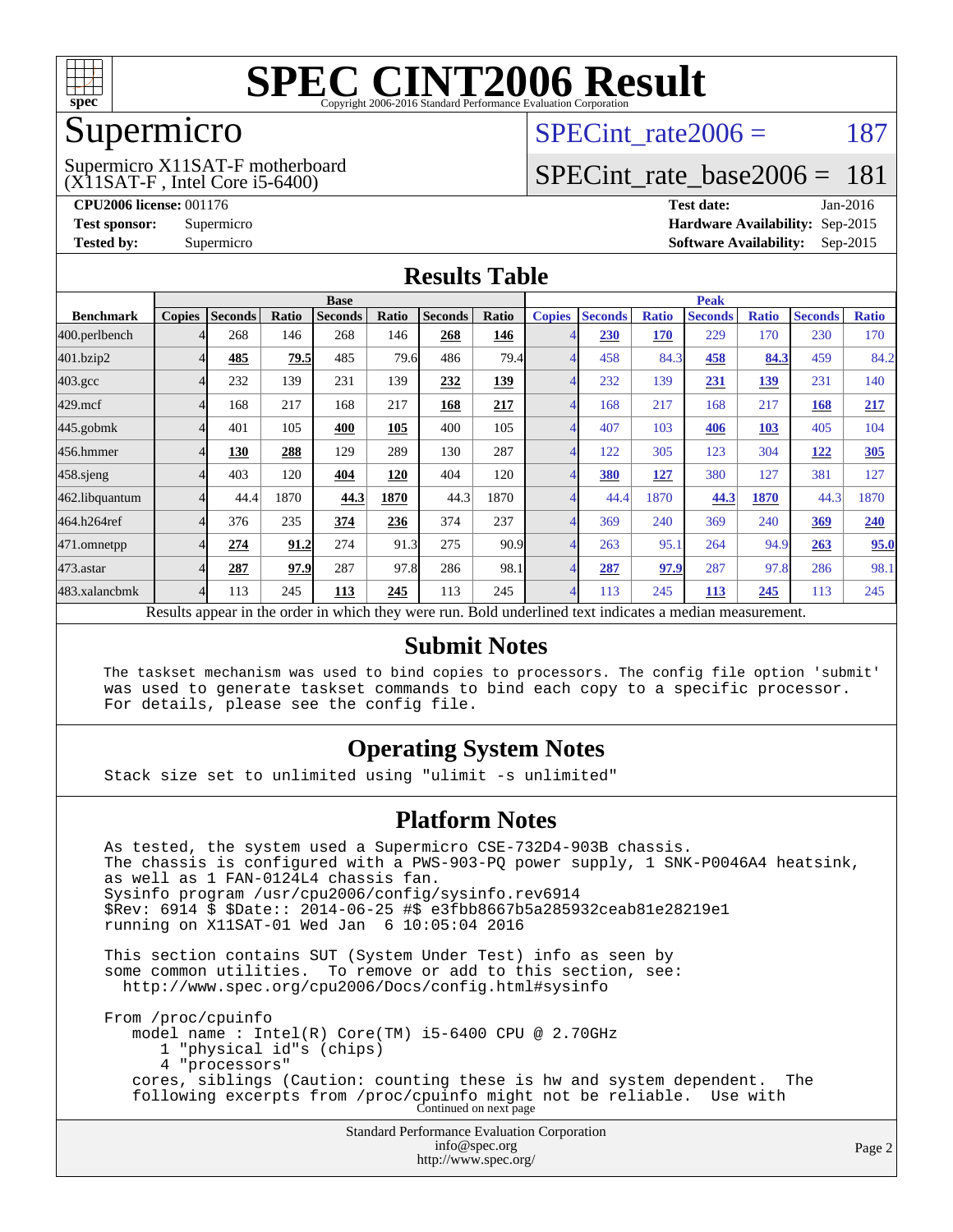

# Supermicro

(X11SAT-F , Intel Core i5-6400) Supermicro X11SAT-F motherboard SPECint rate $2006 = 187$ 

[SPECint\\_rate\\_base2006 =](http://www.spec.org/auto/cpu2006/Docs/result-fields.html#SPECintratebase2006) 181

**[CPU2006 license:](http://www.spec.org/auto/cpu2006/Docs/result-fields.html#CPU2006license)** 001176 **[Test date:](http://www.spec.org/auto/cpu2006/Docs/result-fields.html#Testdate)** Jan-2016 **[Test sponsor:](http://www.spec.org/auto/cpu2006/Docs/result-fields.html#Testsponsor)** Supermicro **[Hardware Availability:](http://www.spec.org/auto/cpu2006/Docs/result-fields.html#HardwareAvailability)** Sep-2015 **[Tested by:](http://www.spec.org/auto/cpu2006/Docs/result-fields.html#Testedby)** Supermicro **Supermicro [Software Availability:](http://www.spec.org/auto/cpu2006/Docs/result-fields.html#SoftwareAvailability)** Sep-2015

#### **[Platform Notes \(Continued\)](http://www.spec.org/auto/cpu2006/Docs/result-fields.html#PlatformNotes)**

 caution.) cpu cores : 4 siblings : 4 physical 0: cores 0 1 2 3 cache size : 6144 KB From /proc/meminfo MemTotal: 16248396 kB HugePages\_Total: 0<br>Hugepagesize: 2048 kB Hugepagesize: From /etc/\*release\* /etc/\*version\* os-release: NAME="Red Hat Enterprise Linux Server" VERSION="7.1 (Maipo)" ID="rhel" ID\_LIKE="fedora" VERSION\_ID="7.1" PRETTY\_NAME="Red Hat Enterprise Linux Server 7.1 (Maipo)" ANSI\_COLOR="0;31" CPE\_NAME="cpe:/o:redhat:enterprise\_linux:7.1:GA:server" redhat-release: Red Hat Enterprise Linux Server release 7.1 (Maipo) system-release: Red Hat Enterprise Linux Server release 7.1 (Maipo) system-release-cpe: cpe:/o:redhat:enterprise\_linux:7.1:ga:server uname -a: Linux X11SAT-01 3.10.0-229.el7.x86\_64 #1 SMP Thu Jan 29 18:37:38 EST 2015 x86\_64 x86\_64 x86\_64 GNU/Linux run-level 3 Jan 6 00:26 SPEC is set to: /usr/cpu2006 Filesystem Type Size Used Avail Use% Mounted on /dev/sda2 xfs 183G 45G 139G 25% / Additional information from dmidecode: Warning: Use caution when you interpret this section. The 'dmidecode' program reads system data which is "intended to allow hardware to be accurately determined", but the intent may not be met, as there are frequent changes to hardware, firmware, and the "DMTF SMBIOS" standard. BIOS American Megatrends Inc. 1.0 12/18/2015 Memory: 4x Micron 8ATF51264AZ-2G1A2 4 GB 1 rank 2133 MHz (End of data from sysinfo program)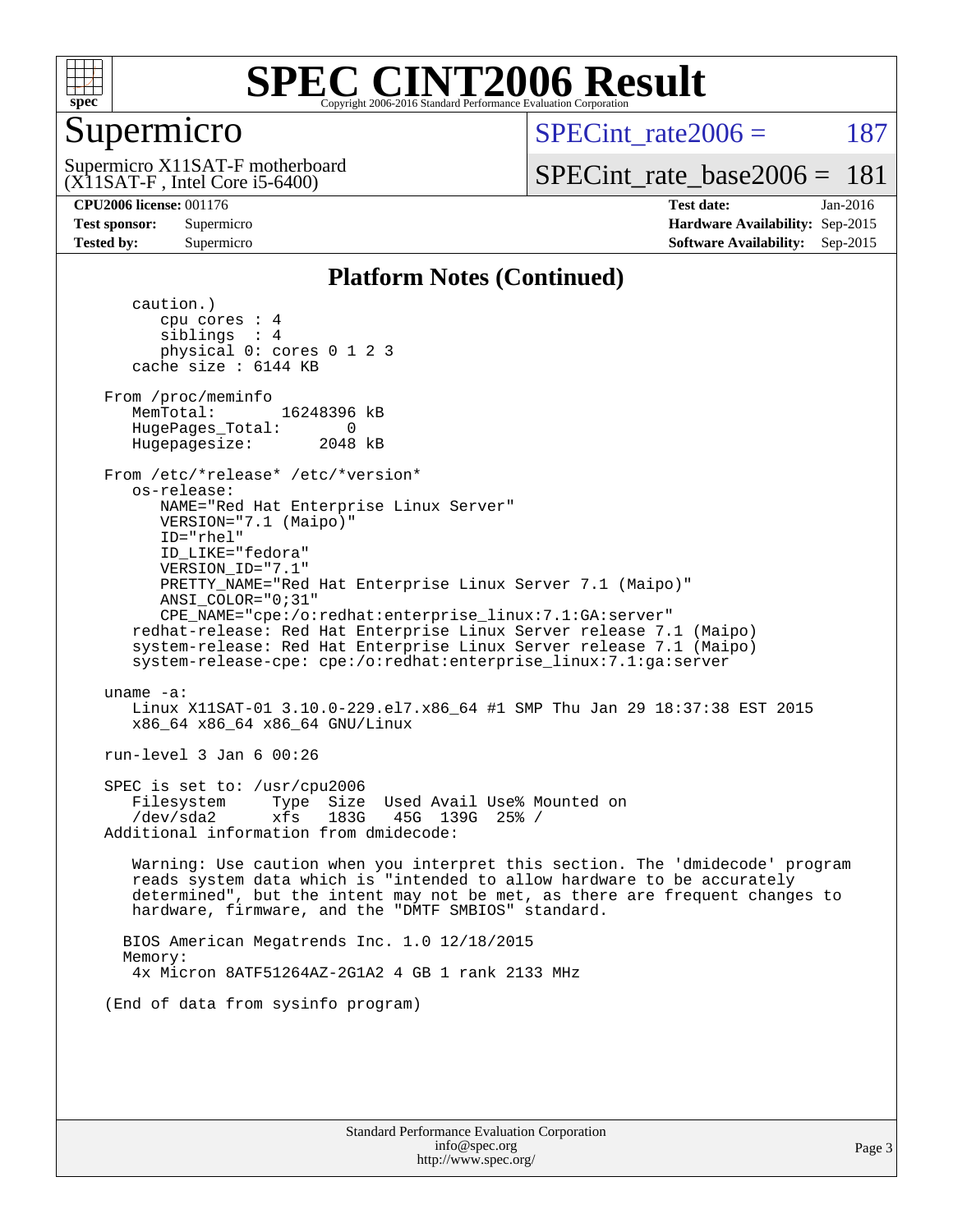

# Supermicro

SPECint rate $2006 = 187$ 

(X11SAT-F , Intel Core i5-6400) Supermicro X11SAT-F motherboard

[SPECint\\_rate\\_base2006 =](http://www.spec.org/auto/cpu2006/Docs/result-fields.html#SPECintratebase2006) 181

**[CPU2006 license:](http://www.spec.org/auto/cpu2006/Docs/result-fields.html#CPU2006license)** 001176 **[Test date:](http://www.spec.org/auto/cpu2006/Docs/result-fields.html#Testdate)** Jan-2016 **[Test sponsor:](http://www.spec.org/auto/cpu2006/Docs/result-fields.html#Testsponsor)** Supermicro **[Hardware Availability:](http://www.spec.org/auto/cpu2006/Docs/result-fields.html#HardwareAvailability)** Sep-2015 **[Tested by:](http://www.spec.org/auto/cpu2006/Docs/result-fields.html#Testedby)** Supermicro **Supermicro [Software Availability:](http://www.spec.org/auto/cpu2006/Docs/result-fields.html#SoftwareAvailability)** Sep-2015

#### **[General Notes](http://www.spec.org/auto/cpu2006/Docs/result-fields.html#GeneralNotes)**

Environment variables set by runspec before the start of the run: LD LIBRARY PATH = "/usr/cpu2006/libs/32:/usr/cpu2006/libs/64:/usr/cpu2006/sh"

 Binaries compiled on a system with 1x Intel Core i5-4670K CPU + 32GB memory using RedHat EL 7.1 Transparent Huge Pages enabled with: echo always > /sys/kernel/mm/transparent\_hugepage/enabled

## **[Base Compiler Invocation](http://www.spec.org/auto/cpu2006/Docs/result-fields.html#BaseCompilerInvocation)**

[C benchmarks](http://www.spec.org/auto/cpu2006/Docs/result-fields.html#Cbenchmarks):

[icc -m32 -L/opt/intel/compilers\\_and\\_libraries\\_2016/linux/compiler/lib/ia32\\_lin](http://www.spec.org/cpu2006/results/res2016q1/cpu2006-20160107-38611.flags.html#user_CCbase_intel_icc_e10256ba5924b668798078a321b0cb3f)

#### [C++ benchmarks:](http://www.spec.org/auto/cpu2006/Docs/result-fields.html#CXXbenchmarks)

[icpc -m32 -L/opt/intel/compilers\\_and\\_libraries\\_2016/linux/compiler/lib/ia32\\_lin](http://www.spec.org/cpu2006/results/res2016q1/cpu2006-20160107-38611.flags.html#user_CXXbase_intel_icpc_b4f50a394bdb4597aa5879c16bc3f5c5)

# **[Base Portability Flags](http://www.spec.org/auto/cpu2006/Docs/result-fields.html#BasePortabilityFlags)**

 400.perlbench: [-D\\_FILE\\_OFFSET\\_BITS=64](http://www.spec.org/cpu2006/results/res2016q1/cpu2006-20160107-38611.flags.html#user_basePORTABILITY400_perlbench_file_offset_bits_64_438cf9856305ebd76870a2c6dc2689ab) [-DSPEC\\_CPU\\_LINUX\\_IA32](http://www.spec.org/cpu2006/results/res2016q1/cpu2006-20160107-38611.flags.html#b400.perlbench_baseCPORTABILITY_DSPEC_CPU_LINUX_IA32)  $401.bzip2: -D$ FILE\_OFFSET\_BITS=64 403.gcc: [-D\\_FILE\\_OFFSET\\_BITS=64](http://www.spec.org/cpu2006/results/res2016q1/cpu2006-20160107-38611.flags.html#user_basePORTABILITY403_gcc_file_offset_bits_64_438cf9856305ebd76870a2c6dc2689ab) 429.mcf: [-D\\_FILE\\_OFFSET\\_BITS=64](http://www.spec.org/cpu2006/results/res2016q1/cpu2006-20160107-38611.flags.html#user_basePORTABILITY429_mcf_file_offset_bits_64_438cf9856305ebd76870a2c6dc2689ab) 445.gobmk: [-D\\_FILE\\_OFFSET\\_BITS=64](http://www.spec.org/cpu2006/results/res2016q1/cpu2006-20160107-38611.flags.html#user_basePORTABILITY445_gobmk_file_offset_bits_64_438cf9856305ebd76870a2c6dc2689ab) 456.hmmer: [-D\\_FILE\\_OFFSET\\_BITS=64](http://www.spec.org/cpu2006/results/res2016q1/cpu2006-20160107-38611.flags.html#user_basePORTABILITY456_hmmer_file_offset_bits_64_438cf9856305ebd76870a2c6dc2689ab) 458.sjeng: [-D\\_FILE\\_OFFSET\\_BITS=64](http://www.spec.org/cpu2006/results/res2016q1/cpu2006-20160107-38611.flags.html#user_basePORTABILITY458_sjeng_file_offset_bits_64_438cf9856305ebd76870a2c6dc2689ab) 462.libquantum: [-D\\_FILE\\_OFFSET\\_BITS=64](http://www.spec.org/cpu2006/results/res2016q1/cpu2006-20160107-38611.flags.html#user_basePORTABILITY462_libquantum_file_offset_bits_64_438cf9856305ebd76870a2c6dc2689ab) [-DSPEC\\_CPU\\_LINUX](http://www.spec.org/cpu2006/results/res2016q1/cpu2006-20160107-38611.flags.html#b462.libquantum_baseCPORTABILITY_DSPEC_CPU_LINUX) 464.h264ref: [-D\\_FILE\\_OFFSET\\_BITS=64](http://www.spec.org/cpu2006/results/res2016q1/cpu2006-20160107-38611.flags.html#user_basePORTABILITY464_h264ref_file_offset_bits_64_438cf9856305ebd76870a2c6dc2689ab) 471.omnetpp: [-D\\_FILE\\_OFFSET\\_BITS=64](http://www.spec.org/cpu2006/results/res2016q1/cpu2006-20160107-38611.flags.html#user_basePORTABILITY471_omnetpp_file_offset_bits_64_438cf9856305ebd76870a2c6dc2689ab) 473.astar: [-D\\_FILE\\_OFFSET\\_BITS=64](http://www.spec.org/cpu2006/results/res2016q1/cpu2006-20160107-38611.flags.html#user_basePORTABILITY473_astar_file_offset_bits_64_438cf9856305ebd76870a2c6dc2689ab) 483.xalancbmk: [-D\\_FILE\\_OFFSET\\_BITS=64](http://www.spec.org/cpu2006/results/res2016q1/cpu2006-20160107-38611.flags.html#user_basePORTABILITY483_xalancbmk_file_offset_bits_64_438cf9856305ebd76870a2c6dc2689ab) [-DSPEC\\_CPU\\_LINUX](http://www.spec.org/cpu2006/results/res2016q1/cpu2006-20160107-38611.flags.html#b483.xalancbmk_baseCXXPORTABILITY_DSPEC_CPU_LINUX)

### **[Base Optimization Flags](http://www.spec.org/auto/cpu2006/Docs/result-fields.html#BaseOptimizationFlags)**

[C benchmarks](http://www.spec.org/auto/cpu2006/Docs/result-fields.html#Cbenchmarks):

[-xCORE-AVX2](http://www.spec.org/cpu2006/results/res2016q1/cpu2006-20160107-38611.flags.html#user_CCbase_f-xAVX2_5f5fc0cbe2c9f62c816d3e45806c70d7) [-ipo](http://www.spec.org/cpu2006/results/res2016q1/cpu2006-20160107-38611.flags.html#user_CCbase_f-ipo) [-O3](http://www.spec.org/cpu2006/results/res2016q1/cpu2006-20160107-38611.flags.html#user_CCbase_f-O3) [-no-prec-div](http://www.spec.org/cpu2006/results/res2016q1/cpu2006-20160107-38611.flags.html#user_CCbase_f-no-prec-div) [-opt-prefetch](http://www.spec.org/cpu2006/results/res2016q1/cpu2006-20160107-38611.flags.html#user_CCbase_f-opt-prefetch)

[C++ benchmarks:](http://www.spec.org/auto/cpu2006/Docs/result-fields.html#CXXbenchmarks)

[-xCORE-AVX2](http://www.spec.org/cpu2006/results/res2016q1/cpu2006-20160107-38611.flags.html#user_CXXbase_f-xAVX2_5f5fc0cbe2c9f62c816d3e45806c70d7) [-ipo](http://www.spec.org/cpu2006/results/res2016q1/cpu2006-20160107-38611.flags.html#user_CXXbase_f-ipo) [-O3](http://www.spec.org/cpu2006/results/res2016q1/cpu2006-20160107-38611.flags.html#user_CXXbase_f-O3) [-no-prec-div](http://www.spec.org/cpu2006/results/res2016q1/cpu2006-20160107-38611.flags.html#user_CXXbase_f-no-prec-div) [-opt-prefetch](http://www.spec.org/cpu2006/results/res2016q1/cpu2006-20160107-38611.flags.html#user_CXXbase_f-opt-prefetch) [-Wl,-z,muldefs](http://www.spec.org/cpu2006/results/res2016q1/cpu2006-20160107-38611.flags.html#user_CXXbase_link_force_multiple1_74079c344b956b9658436fd1b6dd3a8a) [-L/sh -lsmartheap](http://www.spec.org/cpu2006/results/res2016q1/cpu2006-20160107-38611.flags.html#user_CXXbase_SmartHeap_32f6c82aa1ed9c52345d30cf6e4a0499)

### **[Base Other Flags](http://www.spec.org/auto/cpu2006/Docs/result-fields.html#BaseOtherFlags)**

[C benchmarks](http://www.spec.org/auto/cpu2006/Docs/result-fields.html#Cbenchmarks):

Continued on next page

Standard Performance Evaluation Corporation [info@spec.org](mailto:info@spec.org) <http://www.spec.org/>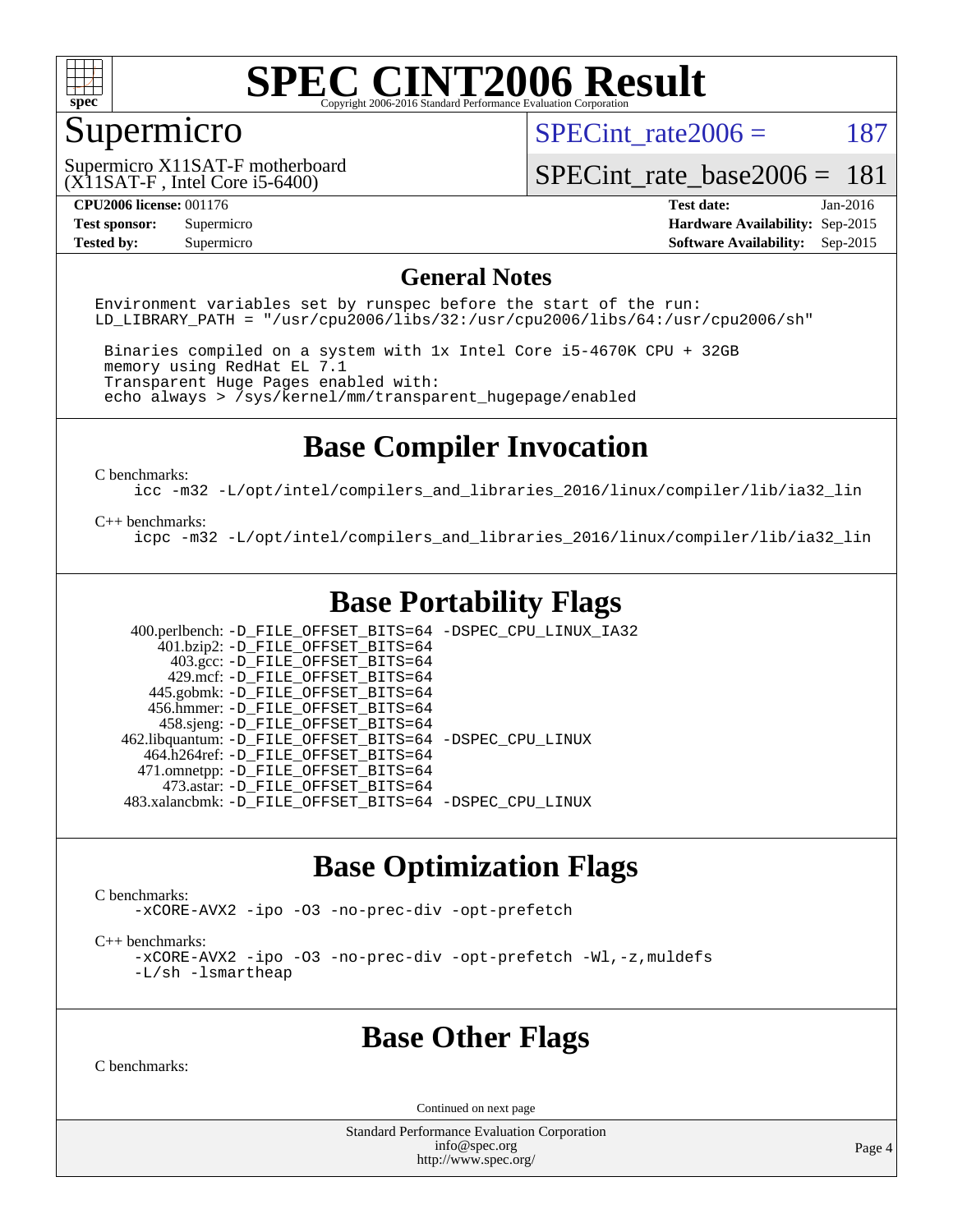

## Supermicro

SPECint rate $2006 = 187$ 

(X11SAT-F , Intel Core i5-6400) Supermicro X11SAT-F motherboard

[SPECint\\_rate\\_base2006 =](http://www.spec.org/auto/cpu2006/Docs/result-fields.html#SPECintratebase2006) 181

**[CPU2006 license:](http://www.spec.org/auto/cpu2006/Docs/result-fields.html#CPU2006license)** 001176 **[Test date:](http://www.spec.org/auto/cpu2006/Docs/result-fields.html#Testdate)** Jan-2016 **[Test sponsor:](http://www.spec.org/auto/cpu2006/Docs/result-fields.html#Testsponsor)** Supermicro **[Hardware Availability:](http://www.spec.org/auto/cpu2006/Docs/result-fields.html#HardwareAvailability)** Sep-2015 **[Tested by:](http://www.spec.org/auto/cpu2006/Docs/result-fields.html#Testedby)** Supermicro **Supermicro [Software Availability:](http://www.spec.org/auto/cpu2006/Docs/result-fields.html#SoftwareAvailability)** Sep-2015

# **[Base Other Flags \(Continued\)](http://www.spec.org/auto/cpu2006/Docs/result-fields.html#BaseOtherFlags)**

403.gcc: [-Dalloca=\\_alloca](http://www.spec.org/cpu2006/results/res2016q1/cpu2006-20160107-38611.flags.html#b403.gcc_baseEXTRA_CFLAGS_Dalloca_be3056838c12de2578596ca5467af7f3)

# **[Peak Compiler Invocation](http://www.spec.org/auto/cpu2006/Docs/result-fields.html#PeakCompilerInvocation)**

[C benchmarks \(except as noted below\)](http://www.spec.org/auto/cpu2006/Docs/result-fields.html#Cbenchmarksexceptasnotedbelow):

[icc -m32 -L/opt/intel/compilers\\_and\\_libraries\\_2016/linux/compiler/lib/ia32\\_lin](http://www.spec.org/cpu2006/results/res2016q1/cpu2006-20160107-38611.flags.html#user_CCpeak_intel_icc_e10256ba5924b668798078a321b0cb3f)

400.perlbench: [icc -m64](http://www.spec.org/cpu2006/results/res2016q1/cpu2006-20160107-38611.flags.html#user_peakCCLD400_perlbench_intel_icc_64bit_bda6cc9af1fdbb0edc3795bac97ada53)

401.bzip2: [icc -m64](http://www.spec.org/cpu2006/results/res2016q1/cpu2006-20160107-38611.flags.html#user_peakCCLD401_bzip2_intel_icc_64bit_bda6cc9af1fdbb0edc3795bac97ada53)

456.hmmer: [icc -m64](http://www.spec.org/cpu2006/results/res2016q1/cpu2006-20160107-38611.flags.html#user_peakCCLD456_hmmer_intel_icc_64bit_bda6cc9af1fdbb0edc3795bac97ada53)

458.sjeng: [icc -m64](http://www.spec.org/cpu2006/results/res2016q1/cpu2006-20160107-38611.flags.html#user_peakCCLD458_sjeng_intel_icc_64bit_bda6cc9af1fdbb0edc3795bac97ada53)

#### [C++ benchmarks:](http://www.spec.org/auto/cpu2006/Docs/result-fields.html#CXXbenchmarks)

[icpc -m32 -L/opt/intel/compilers\\_and\\_libraries\\_2016/linux/compiler/lib/ia32\\_lin](http://www.spec.org/cpu2006/results/res2016q1/cpu2006-20160107-38611.flags.html#user_CXXpeak_intel_icpc_b4f50a394bdb4597aa5879c16bc3f5c5)

# **[Peak Portability Flags](http://www.spec.org/auto/cpu2006/Docs/result-fields.html#PeakPortabilityFlags)**

 400.perlbench: [-D\\_FILE\\_OFFSET\\_BITS=64](http://www.spec.org/cpu2006/results/res2016q1/cpu2006-20160107-38611.flags.html#user_peakPORTABILITY400_perlbench_file_offset_bits_64_438cf9856305ebd76870a2c6dc2689ab) [-DSPEC\\_CPU\\_LP64](http://www.spec.org/cpu2006/results/res2016q1/cpu2006-20160107-38611.flags.html#b400.perlbench_peakCPORTABILITY_DSPEC_CPU_LP64) [-DSPEC\\_CPU\\_LINUX\\_X64](http://www.spec.org/cpu2006/results/res2016q1/cpu2006-20160107-38611.flags.html#b400.perlbench_peakCPORTABILITY_DSPEC_CPU_LINUX_X64) 401.bzip2: [-D\\_FILE\\_OFFSET\\_BITS=64](http://www.spec.org/cpu2006/results/res2016q1/cpu2006-20160107-38611.flags.html#user_peakPORTABILITY401_bzip2_file_offset_bits_64_438cf9856305ebd76870a2c6dc2689ab) [-DSPEC\\_CPU\\_LP64](http://www.spec.org/cpu2006/results/res2016q1/cpu2006-20160107-38611.flags.html#suite_peakCPORTABILITY401_bzip2_DSPEC_CPU_LP64) 403.gcc: [-D\\_FILE\\_OFFSET\\_BITS=64](http://www.spec.org/cpu2006/results/res2016q1/cpu2006-20160107-38611.flags.html#user_peakPORTABILITY403_gcc_file_offset_bits_64_438cf9856305ebd76870a2c6dc2689ab) 429.mcf: [-D\\_FILE\\_OFFSET\\_BITS=64](http://www.spec.org/cpu2006/results/res2016q1/cpu2006-20160107-38611.flags.html#user_peakPORTABILITY429_mcf_file_offset_bits_64_438cf9856305ebd76870a2c6dc2689ab) 445.gobmk: [-D\\_FILE\\_OFFSET\\_BITS=64](http://www.spec.org/cpu2006/results/res2016q1/cpu2006-20160107-38611.flags.html#user_peakPORTABILITY445_gobmk_file_offset_bits_64_438cf9856305ebd76870a2c6dc2689ab) 456.hmmer: [-D\\_FILE\\_OFFSET\\_BITS=64](http://www.spec.org/cpu2006/results/res2016q1/cpu2006-20160107-38611.flags.html#user_peakPORTABILITY456_hmmer_file_offset_bits_64_438cf9856305ebd76870a2c6dc2689ab) [-DSPEC\\_CPU\\_LP64](http://www.spec.org/cpu2006/results/res2016q1/cpu2006-20160107-38611.flags.html#suite_peakCPORTABILITY456_hmmer_DSPEC_CPU_LP64) 458.sjeng: [-D\\_FILE\\_OFFSET\\_BITS=64](http://www.spec.org/cpu2006/results/res2016q1/cpu2006-20160107-38611.flags.html#user_peakPORTABILITY458_sjeng_file_offset_bits_64_438cf9856305ebd76870a2c6dc2689ab) [-DSPEC\\_CPU\\_LP64](http://www.spec.org/cpu2006/results/res2016q1/cpu2006-20160107-38611.flags.html#suite_peakCPORTABILITY458_sjeng_DSPEC_CPU_LP64) 462.libquantum: [-D\\_FILE\\_OFFSET\\_BITS=64](http://www.spec.org/cpu2006/results/res2016q1/cpu2006-20160107-38611.flags.html#user_peakPORTABILITY462_libquantum_file_offset_bits_64_438cf9856305ebd76870a2c6dc2689ab) [-DSPEC\\_CPU\\_LINUX](http://www.spec.org/cpu2006/results/res2016q1/cpu2006-20160107-38611.flags.html#b462.libquantum_peakCPORTABILITY_DSPEC_CPU_LINUX) 464.h264ref: [-D\\_FILE\\_OFFSET\\_BITS=64](http://www.spec.org/cpu2006/results/res2016q1/cpu2006-20160107-38611.flags.html#user_peakPORTABILITY464_h264ref_file_offset_bits_64_438cf9856305ebd76870a2c6dc2689ab) 471.omnetpp: [-D\\_FILE\\_OFFSET\\_BITS=64](http://www.spec.org/cpu2006/results/res2016q1/cpu2006-20160107-38611.flags.html#user_peakPORTABILITY471_omnetpp_file_offset_bits_64_438cf9856305ebd76870a2c6dc2689ab) 473.astar: [-D\\_FILE\\_OFFSET\\_BITS=64](http://www.spec.org/cpu2006/results/res2016q1/cpu2006-20160107-38611.flags.html#user_peakPORTABILITY473_astar_file_offset_bits_64_438cf9856305ebd76870a2c6dc2689ab) 483.xalancbmk: [-D\\_FILE\\_OFFSET\\_BITS=64](http://www.spec.org/cpu2006/results/res2016q1/cpu2006-20160107-38611.flags.html#user_peakPORTABILITY483_xalancbmk_file_offset_bits_64_438cf9856305ebd76870a2c6dc2689ab) [-DSPEC\\_CPU\\_LINUX](http://www.spec.org/cpu2006/results/res2016q1/cpu2006-20160107-38611.flags.html#b483.xalancbmk_peakCXXPORTABILITY_DSPEC_CPU_LINUX)

### **[Peak Optimization Flags](http://www.spec.org/auto/cpu2006/Docs/result-fields.html#PeakOptimizationFlags)**

[C benchmarks](http://www.spec.org/auto/cpu2006/Docs/result-fields.html#Cbenchmarks):

 400.perlbench: [-xCORE-AVX2](http://www.spec.org/cpu2006/results/res2016q1/cpu2006-20160107-38611.flags.html#user_peakPASS2_CFLAGSPASS2_LDCFLAGS400_perlbench_f-xAVX2_5f5fc0cbe2c9f62c816d3e45806c70d7)(pass 2) [-prof-gen:threadsafe](http://www.spec.org/cpu2006/results/res2016q1/cpu2006-20160107-38611.flags.html#user_peakPASS1_CFLAGSPASS1_LDCFLAGS400_perlbench_prof_gen_21a26eb79f378b550acd7bec9fe4467a)(pass 1)  $-i\text{po}(pass 2) -\tilde{O}3(pass 2)$  [-no-prec-div](http://www.spec.org/cpu2006/results/res2016q1/cpu2006-20160107-38611.flags.html#user_peakPASS2_CFLAGSPASS2_LDCFLAGS400_perlbench_f-no-prec-div)(pass 2) [-par-num-threads=1](http://www.spec.org/cpu2006/results/res2016q1/cpu2006-20160107-38611.flags.html#user_peakPASS1_CFLAGSPASS1_LDCFLAGS400_perlbench_par_num_threads_786a6ff141b4e9e90432e998842df6c2)(pass 1) [-prof-use](http://www.spec.org/cpu2006/results/res2016q1/cpu2006-20160107-38611.flags.html#user_peakPASS2_CFLAGSPASS2_LDCFLAGS400_perlbench_prof_use_bccf7792157ff70d64e32fe3e1250b55)(pass 2) [-auto-ilp32](http://www.spec.org/cpu2006/results/res2016q1/cpu2006-20160107-38611.flags.html#user_peakCOPTIMIZE400_perlbench_f-auto-ilp32)

 401.bzip2: [-xCORE-AVX2](http://www.spec.org/cpu2006/results/res2016q1/cpu2006-20160107-38611.flags.html#user_peakPASS2_CFLAGSPASS2_LDCFLAGS401_bzip2_f-xAVX2_5f5fc0cbe2c9f62c816d3e45806c70d7)(pass 2) [-prof-gen:threadsafe](http://www.spec.org/cpu2006/results/res2016q1/cpu2006-20160107-38611.flags.html#user_peakPASS1_CFLAGSPASS1_LDCFLAGS401_bzip2_prof_gen_21a26eb79f378b550acd7bec9fe4467a)(pass 1)  $-i\text{po}(pass 2) -\overline{O}3(pass 2)$  [-no-prec-div](http://www.spec.org/cpu2006/results/res2016q1/cpu2006-20160107-38611.flags.html#user_peakPASS2_CFLAGSPASS2_LDCFLAGS401_bzip2_f-no-prec-div)(pass 2) [-par-num-threads=1](http://www.spec.org/cpu2006/results/res2016q1/cpu2006-20160107-38611.flags.html#user_peakPASS1_CFLAGSPASS1_LDCFLAGS401_bzip2_par_num_threads_786a6ff141b4e9e90432e998842df6c2)(pass 1) [-prof-use](http://www.spec.org/cpu2006/results/res2016q1/cpu2006-20160107-38611.flags.html#user_peakPASS2_CFLAGSPASS2_LDCFLAGS401_bzip2_prof_use_bccf7792157ff70d64e32fe3e1250b55)(pass 2) [-opt-prefetch](http://www.spec.org/cpu2006/results/res2016q1/cpu2006-20160107-38611.flags.html#user_peakCOPTIMIZE401_bzip2_f-opt-prefetch) [-auto-ilp32](http://www.spec.org/cpu2006/results/res2016q1/cpu2006-20160107-38611.flags.html#user_peakCOPTIMIZE401_bzip2_f-auto-ilp32) [-ansi-alias](http://www.spec.org/cpu2006/results/res2016q1/cpu2006-20160107-38611.flags.html#user_peakCOPTIMIZE401_bzip2_f-ansi-alias)

Continued on next page

Standard Performance Evaluation Corporation [info@spec.org](mailto:info@spec.org) <http://www.spec.org/>

Page 5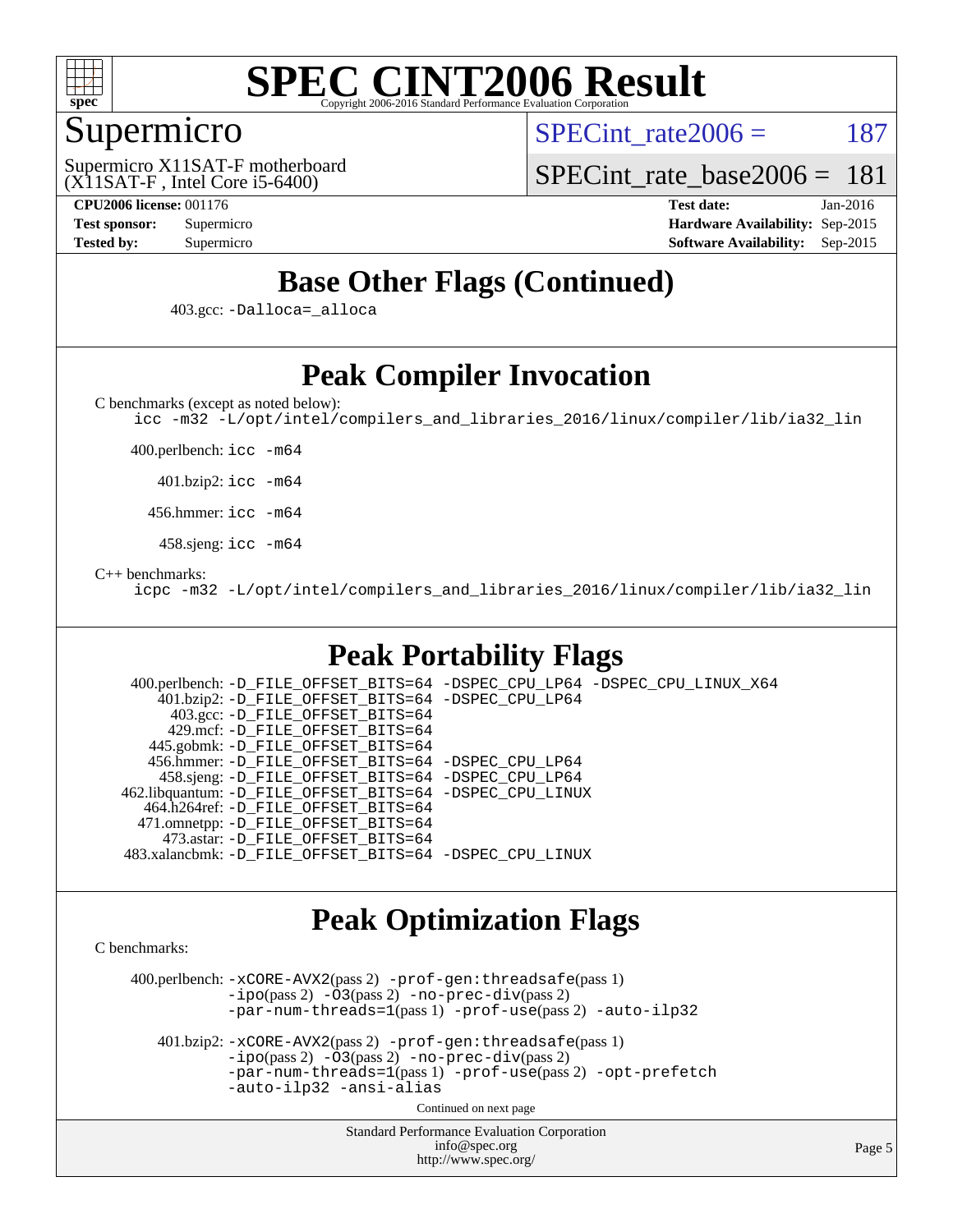

## Supermicro

SPECint rate $2006 = 187$ 

(X11SAT-F , Intel Core i5-6400) Supermicro X11SAT-F motherboard SPECint rate base2006 =  $181$ 

**[CPU2006 license:](http://www.spec.org/auto/cpu2006/Docs/result-fields.html#CPU2006license)** 001176 **[Test date:](http://www.spec.org/auto/cpu2006/Docs/result-fields.html#Testdate)** Jan-2016 **[Test sponsor:](http://www.spec.org/auto/cpu2006/Docs/result-fields.html#Testsponsor)** Supermicro **[Hardware Availability:](http://www.spec.org/auto/cpu2006/Docs/result-fields.html#HardwareAvailability)** Sep-2015 **[Tested by:](http://www.spec.org/auto/cpu2006/Docs/result-fields.html#Testedby)** Supermicro **[Software Availability:](http://www.spec.org/auto/cpu2006/Docs/result-fields.html#SoftwareAvailability)** Sep-2015

# **[Peak Optimization Flags \(Continued\)](http://www.spec.org/auto/cpu2006/Docs/result-fields.html#PeakOptimizationFlags)**

```
 403.gcc: -xCORE-AVX2 -ipo -O3 -no-prec-div
         429.mcf: basepeak = yes
       445.gobmk: -xCORE-AVX2(pass 2) -prof-gen:threadsafe(pass 1)
                -prof-use(pass 2) -par-num-threads=1(pass 1) -ansi-alias
       456.hmmer: -xCORE-AVX2 -ipo -O3 -no-prec-div -unroll2 -auto-ilp32
         458.sjeng: -xCORE-AVX2(pass 2) -prof-gen:threadsafe(pass 1)
                -i\text{po}(pass 2) -\overline{O}3(pass 2)-no-prec-div(pass 2)
                -par-num-threads=1(pass 1) -prof-use(pass 2) -unroll4
                -auto-ilp32
   462.libquantum: basepeak = yes
      464.h264ref: -xCORE-AVX2(pass 2) -prof-gen:threadsafe(pass 1)
                -ipo(pass 2) -O3(pass 2) -no-prec-div(pass 2)
                -par-num-threads=1(pass 1) -prof-use(pass 2) -unroll2
                -ansi-alias
C++ benchmarks: 
      471.omnetpp: -xCORE-AVX2(pass 2) -prof-gen:threadsafe(pass 1)
                -ipo(pass 2) -O3(pass 2) -no-prec-div(pass 2)
                -par-num-threads=1(pass 1) -prof-use(pass 2) -ansi-alias
                -opt-ra-region-strategy=block -Wl,-z,muldefs
                -L/sh -lsmartheap
         473.astar: basepeak = yes
   483.xalanchmk: basepeak = yesPeak Other Flags
C benchmarks:
```
403.gcc: [-Dalloca=\\_alloca](http://www.spec.org/cpu2006/results/res2016q1/cpu2006-20160107-38611.flags.html#b403.gcc_peakEXTRA_CFLAGS_Dalloca_be3056838c12de2578596ca5467af7f3)

The flags files that were used to format this result can be browsed at <http://www.spec.org/cpu2006/flags/Intel-ic16.0-official-linux64.html> <http://www.spec.org/cpu2006/flags/Supermicro-Platform-Settings-V1.2-revH.html>

You can also download the XML flags sources by saving the following links:

<http://www.spec.org/cpu2006/flags/Intel-ic16.0-official-linux64.xml> <http://www.spec.org/cpu2006/flags/Supermicro-Platform-Settings-V1.2-revH.xml>

> Standard Performance Evaluation Corporation [info@spec.org](mailto:info@spec.org)

```
http://www.spec.org/
```
Page 6